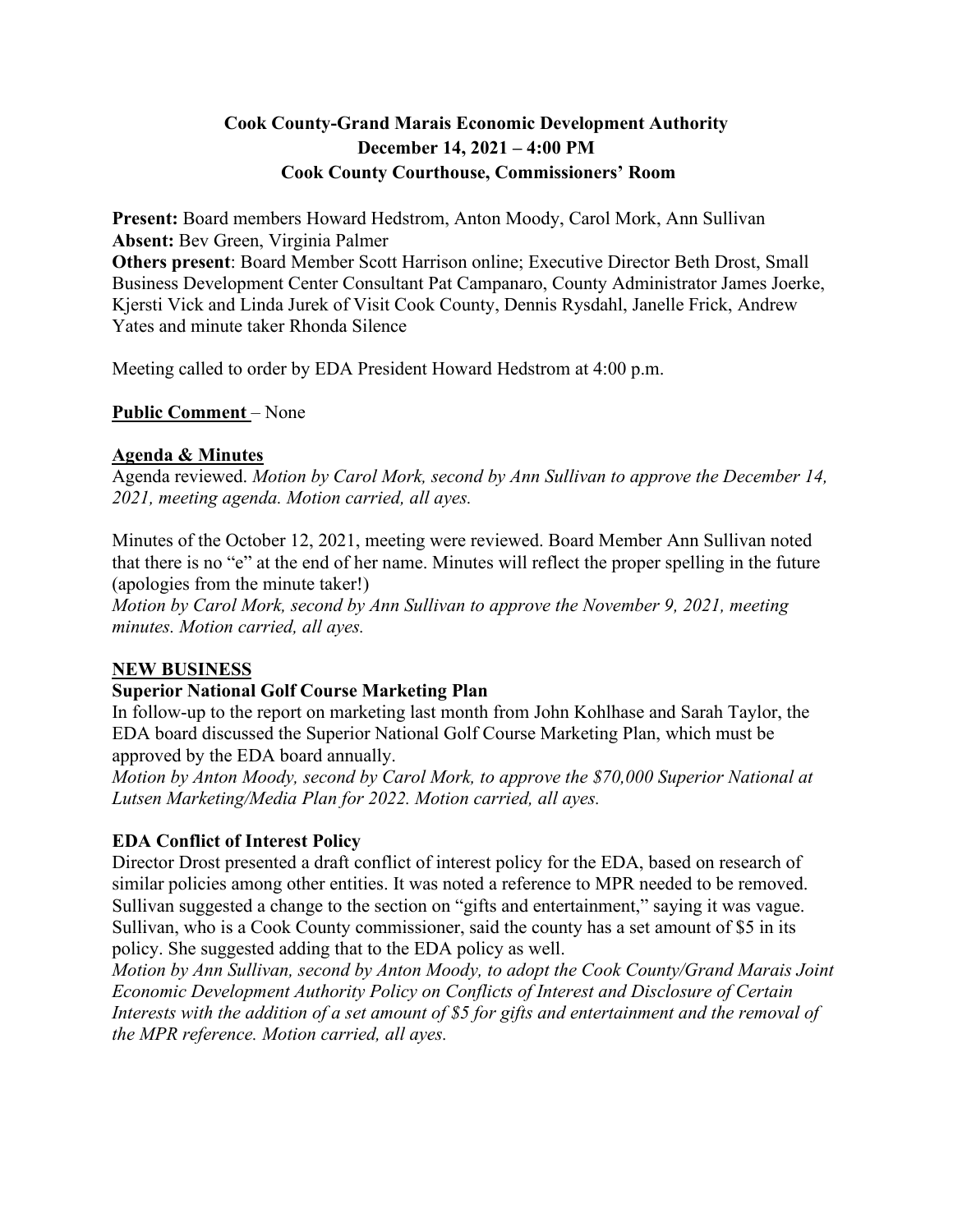#### **Minnesota Housing Finance Agency Affirmative Fair Housing Marketing Plan**

Director Drost told the EDA board that the Minnesota Housing Finance Agency has asked the EDA to develop an Affirmative Fair Housing Marketing Plan policy. She said the EDA needs this to ensure that any developers who work with the EDA are following the Minnesota Affirmative Fair Housing Marketing Plan.

Dennis Rysdahl, at the meeting representing the Tofte Downtown Mixed-Use Project, noted that there is a tight deadline for this of January 11, 2022. He reminded the EDA that the project he is working on, as well as the Sawbill Village project, have submitted grant applications to the MHFA. He said the EDA policy should be in place when those grants are reviewed. Drost and Ann Sullivan agreed to work on the policy.

*Motion by Ann Sullivan, second by Carol Mork, directing EDA Director Beth Drost to create an Affirmative Fair Housing Marketing Plan policy for the Cook County/Grand Marais Economic Development Authority. Motion carried, all ayes.* 

# **Business and Housing Subsidy Applications**

The board reviewed business and housing subsidy applications from two Tofte developments, the Tofte Downtown Mixed-Use Project being developed by Bluefin Bay Resorts and the Sawbill Village, being developed by landowner Rob Dieter.

Before considering the requests, Director Drost announced that the EDA had received word that both projects had received approval from the Iron Range Resources and Rehabilitation Board (IRRRB) for funding. The Sawbill Village project was approved for \$500,000 and the Bluefin Bay project for \$450,000.

Dennis Rysdahl thanked the EDA for its endorsement and assistance on these IRRRB grants, with extra thanks to Director Drost. Drost noted that much of the work had been done by previous Director Mary Somnis.

The EDA then discussed the requests from the two Tofte projects. Ann Sullivan described the process of the Business and Housing Subsidy committee to evaluate the requests.

*Motion by Ann Sullivan, second by Carol Mork, to adopt Resolution No. 2021-18 affirming application requirements for the Cook County/Grand Marais Economic Development Authority for the workforce housing development program in support of the Sawbill Village Development Project, contributing \$50,000 from the EDA Business and Housing Subsidy fund. Motion carried, all ayes.* 

*Motion by Carol Mork, second by Anton Moody to adopt Resolution No. 2021-17 affirming application requirements for the Cook County/Grand Marais Economic Development Authority for the workforce housing development program in support of the Tofte Mixed-Use Development project, contributing \$50,000 from the EDA Business and Housing Subsidy fund. Motion carried, all ayes.* 

Drost reminded the EDA that these EDA grants, as well as the IRRRB grants are contingent on the developers receiving funding from the Minnesota Housing Finance Agency.

# **FINANCIALS**

#### **Superior National at Lutsen financials**

EDA Treasurer Scott Harrison gave a report on the financial status of the golf course via Zoom. He reviewed financial information from January through November 2021. Harrison said there is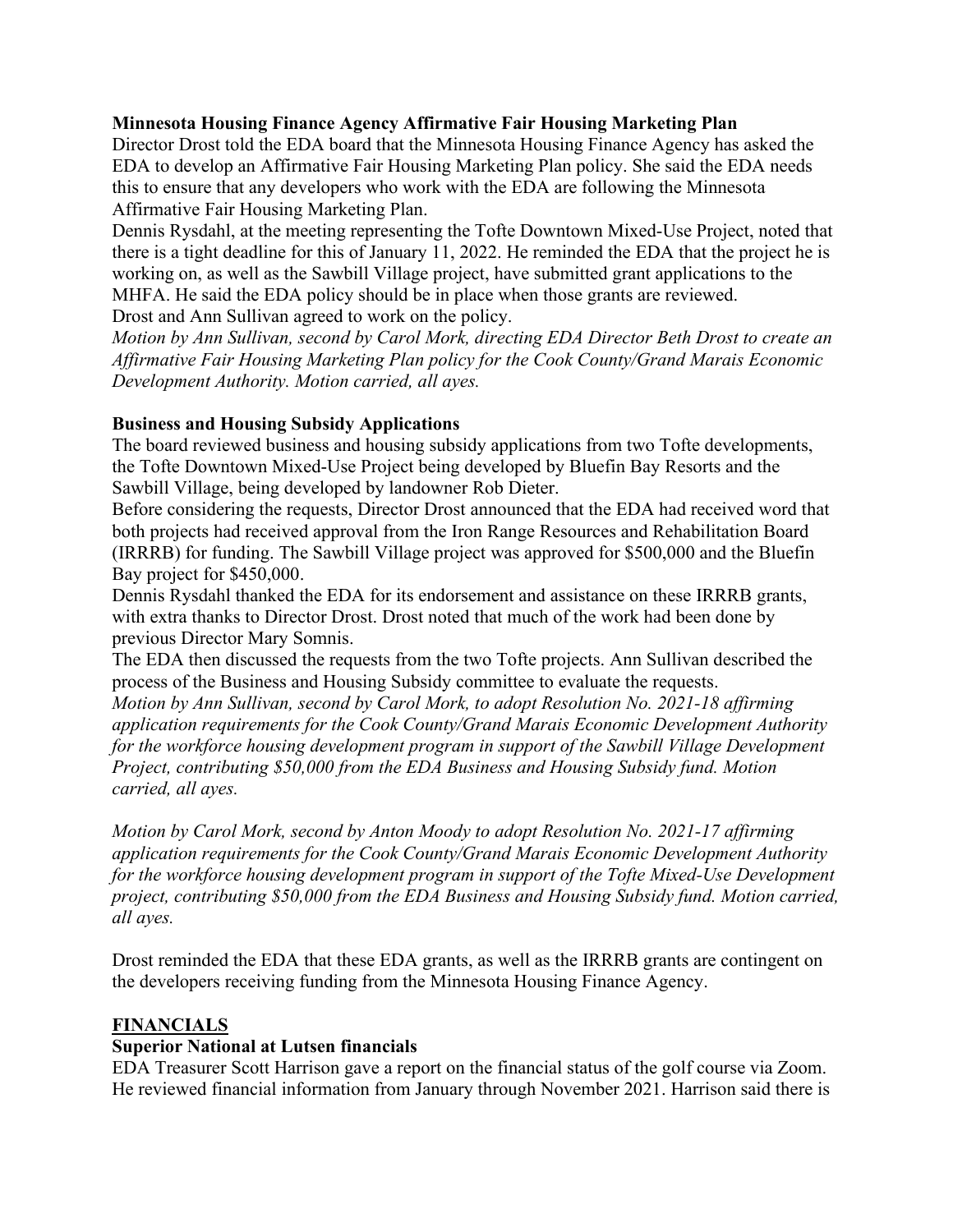no question, the golf course had a very good year. He said there is a 25% increase in sales and the course was able to do some catch-up on golf course capital items.

The golf course financial information will be filed for review at the next audit.

Harrison also reported changes to the Superior National at Lutsen board of commissioners. Thom McAleer is now the Lutsen-Tofte Tourism Association representative and Beth Drost has replaced previous director Mary Somnis. He said other members on the board with him are Cook County Auditor Braidy Powers, and Mike Larson.

### **EDA financials**

Harrison shared the Balance Sheet and Profit and Loss versus Actual statements for the EDA for November 2021. The financial information will be filed for review at the next EDA audit.

# **EDA payments**

The board reviewed the list of bills to be paid for November. *Motion by Anton Moody, second by Carol Mork to pay the bills as presented. Motion carried, all ayes.* 

# **OLD AND ONGOING BUSINESS**

# **Cedar Grove Business Park – Counter offers on two lots**

The EDA was asked to consider a counteroffer on Cedar Grove Lot 7 Block 4 from Forrest Parson. Parson originally made an offer of \$30,000 for the lot. At the last meeting, the EDA discussed the overall prices in the business park. Board Member Virginia Palmer, who is a realtor, said in recent years lot prices have increased 50%. Considering that, and the fact that this is a large lot, the EDA asked Director Drost to make a counter-offer of \$39,000.

Parson responded with a counteroffer of \$35,000. The EDA board noted that Parson was very motivated to complete this sale and that the storage service he plans to offer is needed in the community.

*Motion by Ann Sullivan, second by Howard Hedstrom, to accept \$35,000 for Cedar Grove Lot 7 Block 4 from Forrest Parson, Hungry Jack LLC. Motion carried, all ayes.* 

At the last EDA meeting, the board also received an offer from Chris and Carmen Skildum, of Lynx Fit, of \$26,000 for Cedar Grove Business Park Lot 8, Block 5. The EDA made a counteroffer of \$28,000 and the Skildums accepted that offer.

A public hearing will be held on both proposed sales on Tuesday, January 11 at 4:00 p.m. in the Cook County Courthouse commissioner's room. Drost said she expects the closings to be finalized in February 2022.

# **Cedar Grove Business Park – Cascade Vacation Rental TABR loan request**

The board reviewed a letter from Cascade Vacation Rental (CVR) asking for authorization to modify its Taconite Area Business Relief loan agreement from the IRRRB. CVR planned to use the TABR funds for construction of its new laundry operations, however the company has determined that the funds would be better used to remodel an existing pole building used in maintenance operations. CVR received \$13,500 from TABR.

Howard Hedstrom asked if the EDA, which oversees the distribution of the IRRRB TABR funds, has the authority to make that change. EDA Treasurer Scott Harrison will find out and return with that information.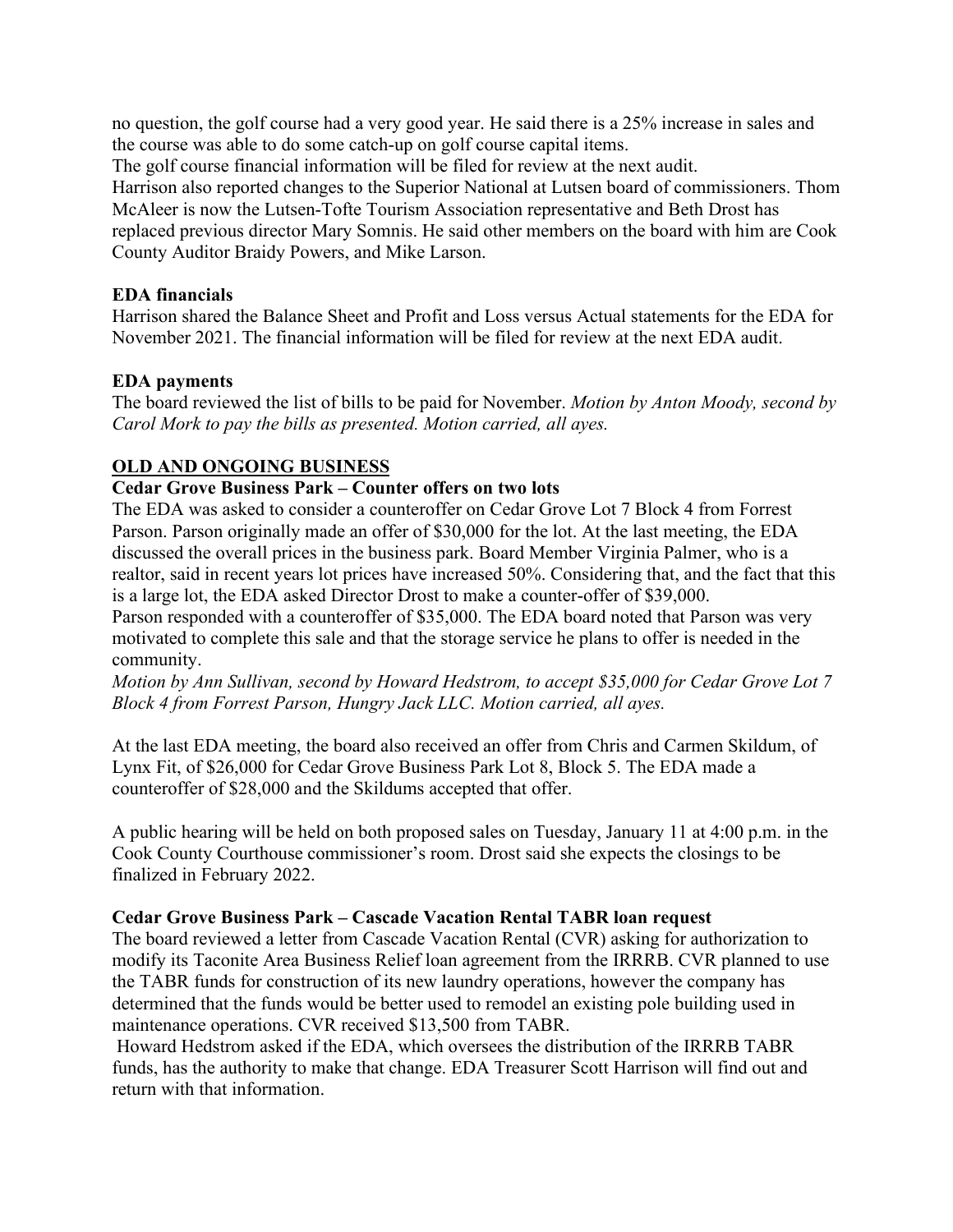#### **Child Care Coalition update**

Drost and Small Business Development Consultant Pat Campanaro continue to be involved with this coalition. They want to keep this in the forefront as lack of childcare is a barrier to economic development. The coalition is seeking ideas from a broad range of community members. A question that has come up is, should a building be constructed or is there a building that could be used to provide childcare? Campanaro said if it is determined that is something the community needs, there could be funding through 1<sup>st</sup> Children's Finance, an organization working with the coalition.

#### **Housing study RFP**

As directed by the EDA board at the last meeting, Director Drost is working on an RFP for a housing needs study. When seeking grants for housing projects, a current housing needs study is needed. The last one performed for the EDA was about five years ago by North Span.

#### **HRA update**

Ann Sullivan said the second meeting of the Cook County Housing and Redevelopment Authority (HRA) is coming up on December 15. The HRA board has been working on the job description for the HRA director.

#### **Small Business Development Center report**

Small Business Development Center Consultant Pat Campanaro shared a written report on her activities, noting that she had booked 9.5 hours on COVID-related counseling and 24.5 hours in business consulting on non-COVID business planning.

Campanaro said she and EDA Director Drost had met with Michael Colclough and Vicki Hagberg of the Northland Foundation to discuss the SBDC contract for 2022. She said more hours have been requested.

Campanaro also asked the EDA to congratulate Marja Erickson of the Grand Marais State Bank on her recognition as one of the "Top Women in Finance in MN." Campanaro nominated her for her work with the PPP loans for Cook County businesses.

# **EDA Director Report**

In addition to matters already discussed, EDA Director Drost told the EDA that the Cedar Grove Business Park zoning ordinance amendment request went before the Grand Marais Planning Commission. She said former Director Mary Somnis and an enthusiastic lot owner added a lot to the discussion. She said the planning commission endorsed the language change that will allow "Accessory residential use" and will forward the proposed ordinance amendment to the city council.

One of the concerns that was brought up regarding residential use in the business park was the need for infrastructure, such as sidewalks or paths. Drost said this is something the EDA should consider in future planning.

#### **OTHER BUSINESS**

#### **EDA office/ADA ramp**

The board discussed concerns about the width and placement of the ADA ramp leading to the EDA office. Howard Hedstrom or Director Drost will work with the building owner on solutions.